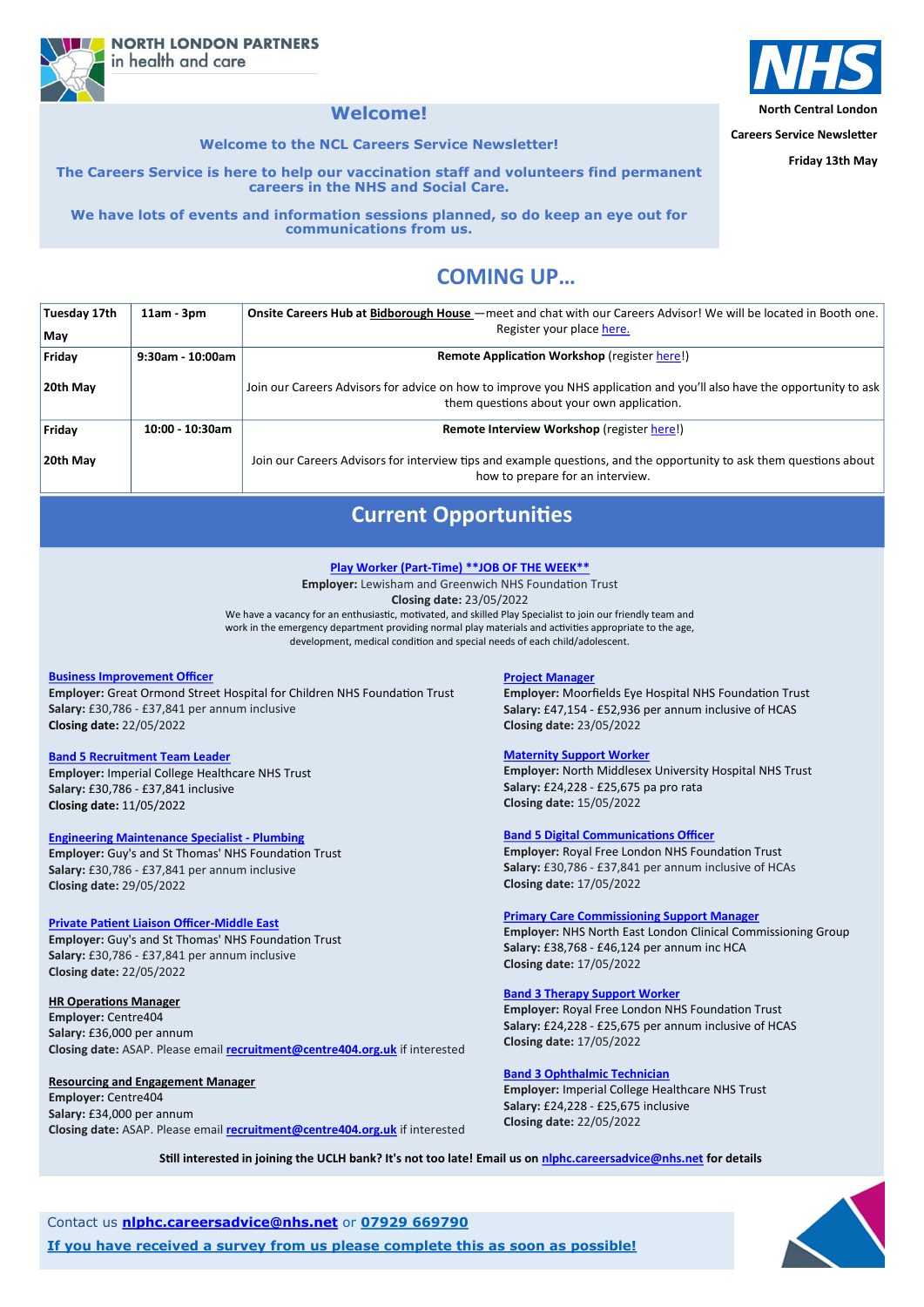



**North Central London**

**Careers Service Newsletter**

**Friday 13th May**

Contact us **[nlphc.careersadvice@nhs.net](mailto:nlphc.careersadvice@nhs.net)** or **07929 669790**

**If you have received a survey from us please complete this as soon as possible!**



# **BOOK REMOTE APPOINTMENTS WITH OUR CAREERS ADVISORS**



**Book a Careers Advice session with….**

**[Moneeba](https://calendly.com/nlphc-careersadvice/careers-advice-session-moneeba)**



**Book an appt or find her in booth one at Bidborough House on Tuesdays. These booking links are updated weekly - if there is no availability, check back soon.**

### **Apprenticeship Opportunities**

**[Healthcare Support Worker Apprenticeship \(August 2022 Cohort\)](https://www.healthjobsuk.com/job/UK/London/London/Great_Ormond_Street_Hospital_Children_NHS_Foundation_Trust/Across_all_specialties/Across_all_specialties-v4154471?_ts=10480)  \*\*APPRENTICESHIP OF THE WEEK\*\***

**Employer:** Great Ormond Street Hospital for Children NHS Foundation Trust

**Closing date:** 15/05/2022

**[Apprentice Project Officer](https://www.healthjobsuk.com/job/UK/West_Yorkshire/London/NHS_England_NHS_Improvement/Apprentice_Project_Officer/Apprentice_Project_Officer-v4116899?_ts=12935) Employer:** NHS England and NHS Improvement **Closing date:** 15/05/2022

**Pre-[registration Trainee Pharmacy Technician](https://beta.jobs.nhs.uk/candidate/jobadvert/C9199-3984555-FM-NP) Employer:** Croydon University Hospital NHS Trust

**Closing date:** 15/05/2022

**Senior Enabler- [Adult Social Care L3 Apprenticeship](https://www.jobs.nhs.uk/xi/direct_apply/?vac_ref=917183241) Employer:** Your Healthcare CIC **[Cl](https://beta.jobs.nhs.uk/candidate/jobadvert/B9811-22-2853)osing date:** 15/05/2022

**Rehabilitation Enabler - [Adult Social Care L2 Apprenticeship](https://beta.jobs.nhs.uk/candidate/jobadvert/B9811-22-2853) Employer:** Your Healthcare CIC **Closing date:** 15/05/2022

#### **[Trainee Nursing Associate](https://beta.jobs.nhs.uk/candidate/jobadvert/C9220-22-2231)**

**Employer:** Whittington Hospital NHS Trust **Closing date:** 12/06/2022

**Book a Careers Advice session with….**

**[Fay](https://calendly.com/nlphc-careersadvice/careers-advice-session-fay)**

# **BOOK A MOCK INTERVIEW WITH OUR CAREERS ADVISORS**

**Mock Interview** + Feedback



**Our Careers Advisors are now providing mock interviews to help best prepare you for any interviews you may have coming up. If you're interested in booking a mock interview, please email us at: [nlphc.careersadvice@nhs.net](mailto:nlphc.careersadvice@nhs.net)**

**\*\*PLEASE NOTE THAT YOU MUST HAVE ATTENDED THE INTERVIEW WORKSHOP FIRST TO BE ELIGIBLE\*\***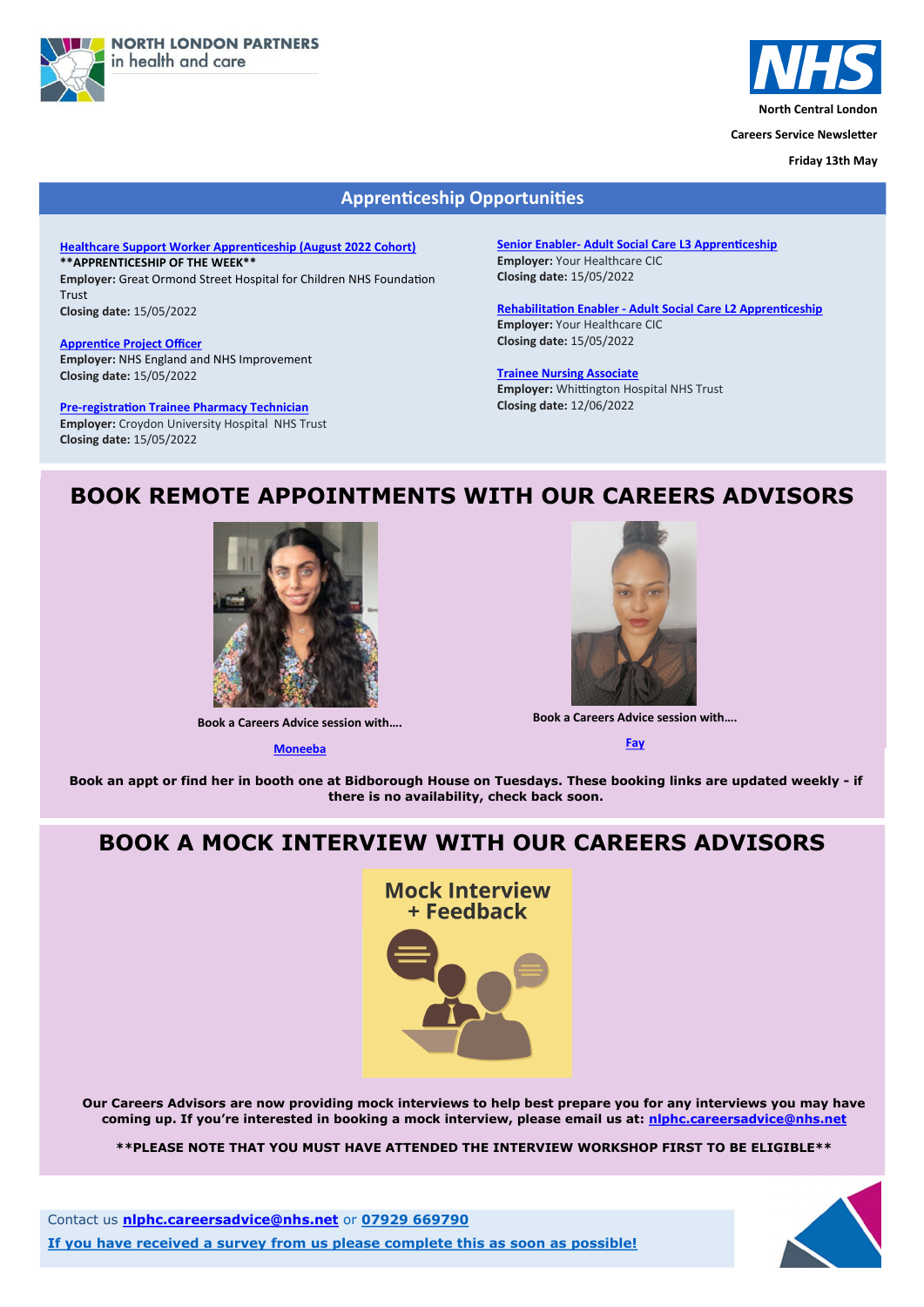



**Friday 13th May**

Contact us **[nlphc.careersadvice@nhs.net](mailto:nlphc.careersadvice@nhs.net)** or **07929 669790**

**If you have received a survey from us please complete this as soon as possible!**



# **FREE NUMERACY SKILLS TRAINING**

The government has launched a new programme to help adults improve their numeracy skills. The programme will be available to any adult over 19 who does not currently have a maths GCSE at grade C/4 or above (or equivalent

qualification) and is intended to be offered either online or in-person on either an intensive or a part-time basis.

The programme will be free for those that meet the above criteria. Please click the link below to sign up:

**[Numeracy Skills Training](https://nationalcareers.service.gov.uk/find-a-course/page?searchTerm=maths%20mathematics%20numeracy&distance=10%20miles&town=&orderByValue=Relevance&startDate=Anytime&courseType=&courseHours=&courseStudyTime=&filterA=true&page=1&D=0&coordinates=&campaignCo)**

### **TIP OF THE WEEK!**

### **How do I make myself more visible for a particular role?**

A useful way to do this is making use of LinkedIn (or setting up an account if you haven't done so already). LinkedIn is a handy networking platform where you can manage your professional identity and navigate your career with confidence. You will be able to see other people employed in the types of roles you are searching for, see what skills they have and mimic their journey to get the role you truly desire. To sign in or make an account, please click the following link: **[https://](https://gb.linkedin.com/) [gb.linkedin.com/](https://gb.linkedin.com/)**



LinkedIn also host a range of online training and free courses which you can access. Upon completion, you will be provided with a certificate which is then shown on your account and proves to be highly favoured amongst employers. For more information, please click the following link: **<https://www.linkedin.com/learning>**